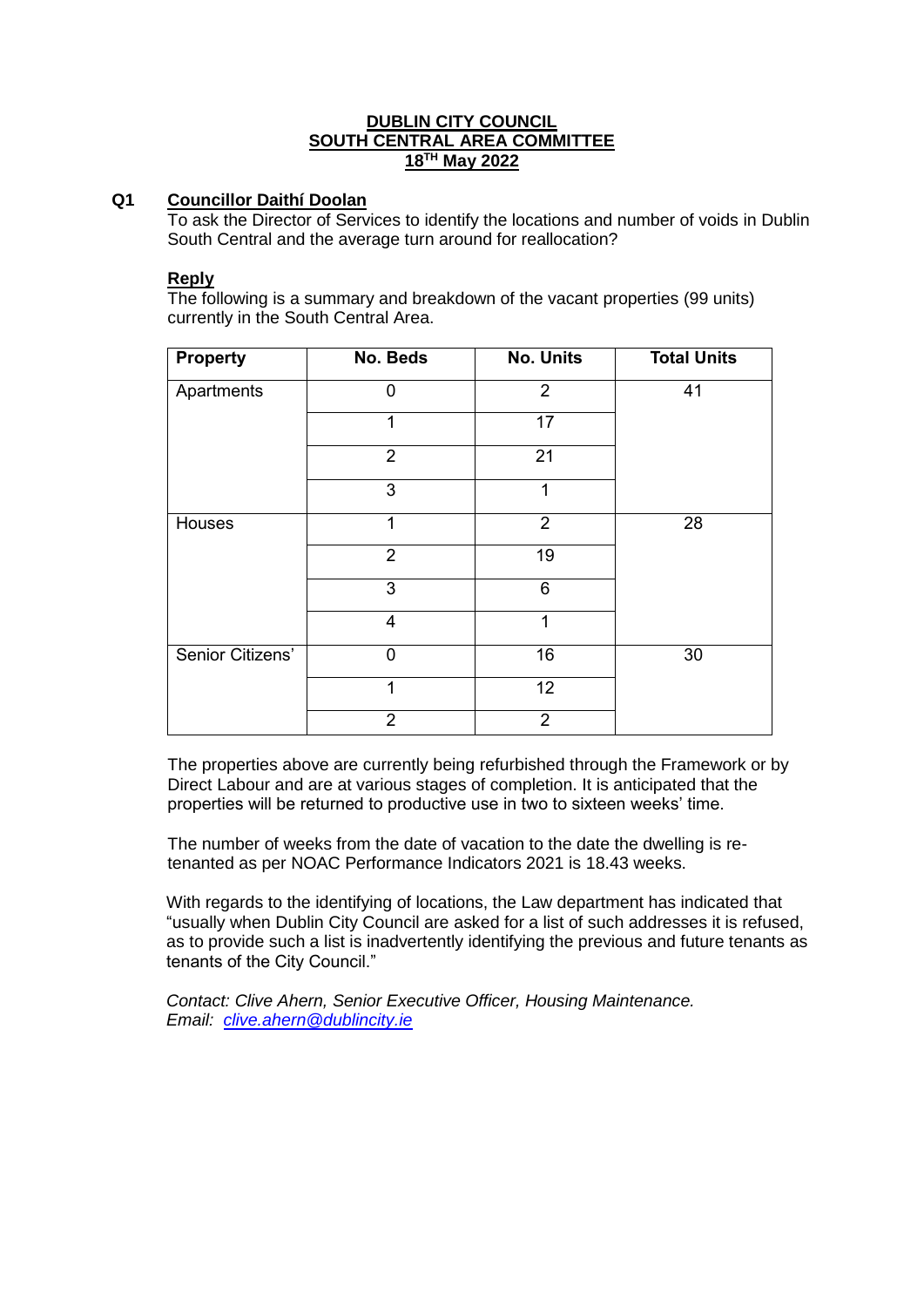## **Q2 Councillor Daithí Doolan**

To ask the Director of Services for a time frame to deliver the multi-purpose sports field in Cherry Orchard which is included in the LAP?

## **Reply**

Parks intend developing a plan for a park in Cherry Orchard which will have interest for all of the community inclusive of all age groups and abilities. The objective CS2 (from the Cherry Orchard LAP), to support the provision of a multi-purpose sports field will be considered in this context. A concept plan for the park will be brought to the Area Committee before the end of 2022 and subject to funding this could commence implementation in 2023.

*Contact: Brid Brosnan, Executive Parks Superintendent Email: [parks@dublincity.ie](mailto:parks@dublincity.ie)*

## **Q3 Councillor Daithí Doolan**

To ask the Director of Services to arrange for the regular cleanup of the pedestrian bridge on Cherry Orchard Avenue?

## **Reply**

The cleaning and maintenance of the above mentioned pedestrian bridge is a matter for Iarnród Éireann.

*Contact: Mick Boyle, Senior Staff Officer, Waste Management Services. Email: [mick.boyle@dublincity.ie](mailto:mick.boyle@dublincity.ie)*

## **Q4 Councillor Daithí Doolan**

To ask the Director of Services - In noting the threat to health, particularly to children, will the Director of Services organise for DCC to install dog poo bins in parks in Dublin South Central?

## **Reply**

Parks promote 'any bin will do' in relation to disposing of dog dirt. The special dog pooh bins are small and require frequent emptying to prevent them from overflowing, which in busy parks does not take a long time. Using normal style of bin for this issue is a more efficient use of park resources.

*Contact:Brid Brosnan, Executive Parks Superintendent Email: [parks@dublincity.ie](mailto:parks@dublincity.ie)*

## **Q5 Councillor Daithí Doolan**

To ask the Director of Services, how many units in Dublin South Central are subject to 'long term leasing' by DCC or a VHB and what is the annual rent for each unit?

# **Reply**

## **Leasing by DCC**

There is a total of 282 standard long term leasing units by DCC in the South Central Area with a further 27 in progress.

The breakdown is as follows:-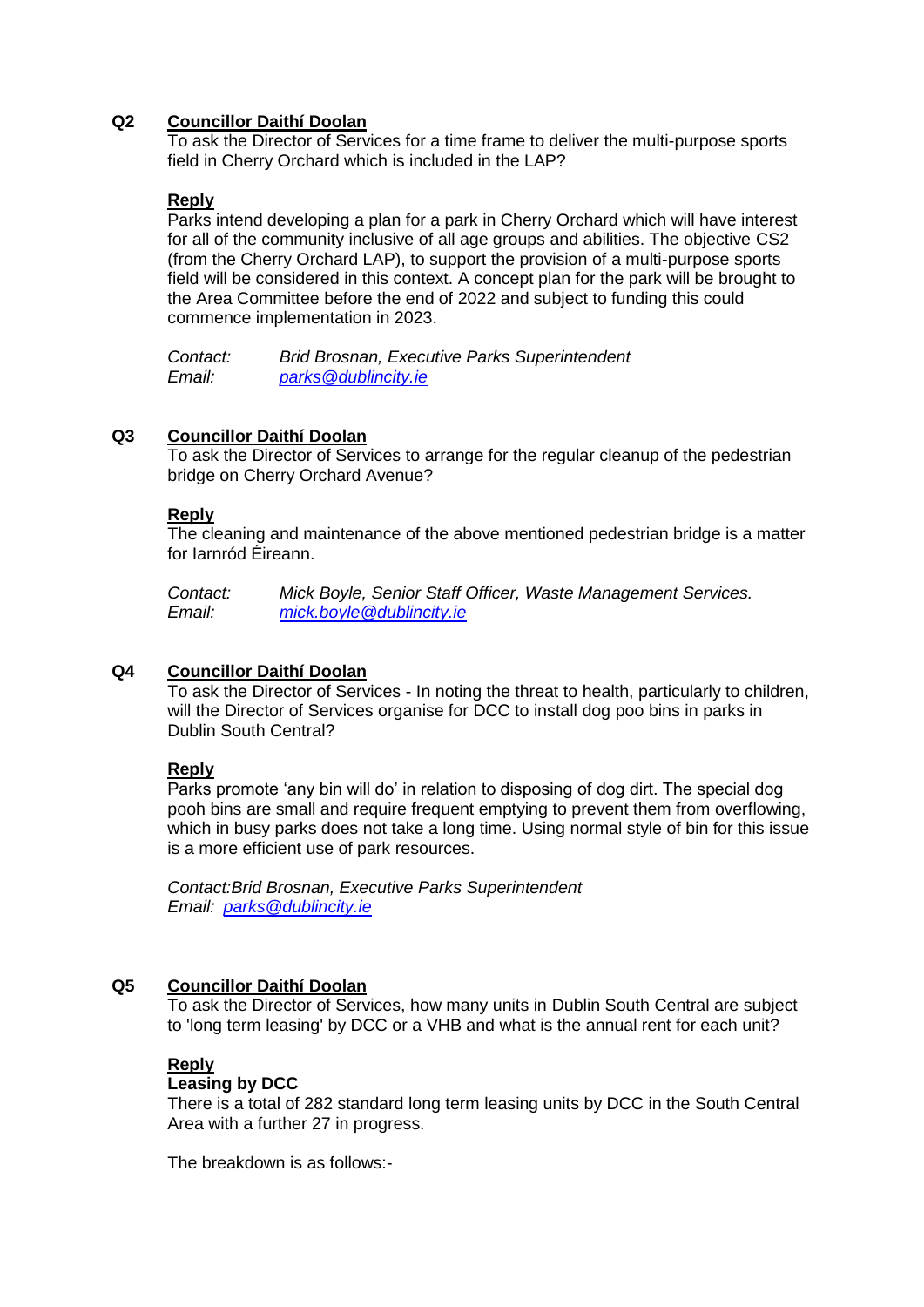| Units already under lease | Monthly payment | Annual     |
|---------------------------|-----------------|------------|
|                           |                 | payment    |
| 282                       | €419,708.50     | €5,036,502 |
| Units in Progress         | Monthly payment | Annual     |
|                           |                 | payment    |
| 27                        | €32,216.75      | €386,601   |
| Totals                    |                 |            |
| 309                       | €451,925.25     | €5,423,103 |

#### **Leasing by AHB**

There is a total of 103 units in the South Central Area which have been approved for long term leasing from a private landlord. Of these, 22 of them have not yet commenced the lease/P&A payments.

The breakdown is as follows:-

| Units already under lease               | Monthly payment | Annual payment |
|-----------------------------------------|-----------------|----------------|
| 81                                      | €121,308.25     | €1,455,699.00  |
| Units approved but not yet<br>commenced | Monthly payment | Annual payment |
| 22                                      | €29,452.50      | €353,430       |
| Totals                                  |                 |                |
| 103                                     | €150,760.75     | €1,809,129     |

\*There is also a further proposed 29 LTL units in the pipeline at The Millworks/Bellevue but approval has not yet issued for these.

*Contact: Kayann O'Mahony Email: [kayann.omahony@dublincity.ie](mailto:kayann.omahony@dublincity.ie)*

*Contact: Aisling Browne Email: [aisling.browne@dublincity.ie](mailto:aisling.browne@dublincity.ie)*

## **Q6 Councillor Daithí Doolan**

To ask the Director of Services to confirm that DCC will acquire 10% of the units on the Durkan site, formerly Dulux, on Davitt Road and what will the unit sizes be and how will this be decided?

## **Reply**

Under Part V of the Planning and Development Act 2000 (as amended), the Housing Department have agreed to lease 26 units at Davitt Road, which equates to 10% of the development. This development is a Build to Rent Scheme and therefore the agreement to lease reflects the planning permission granted.

There are 18 no. 1 bed apartments which range between 49-55sqM and 8 no. 2 bed apartments which are 75sqM.

*Contact Michelle Robinson, Senior Executive Officer Email: [michelle.robinson@dublincity.ie](mailto:michelle.robinson@dublincity.ie)*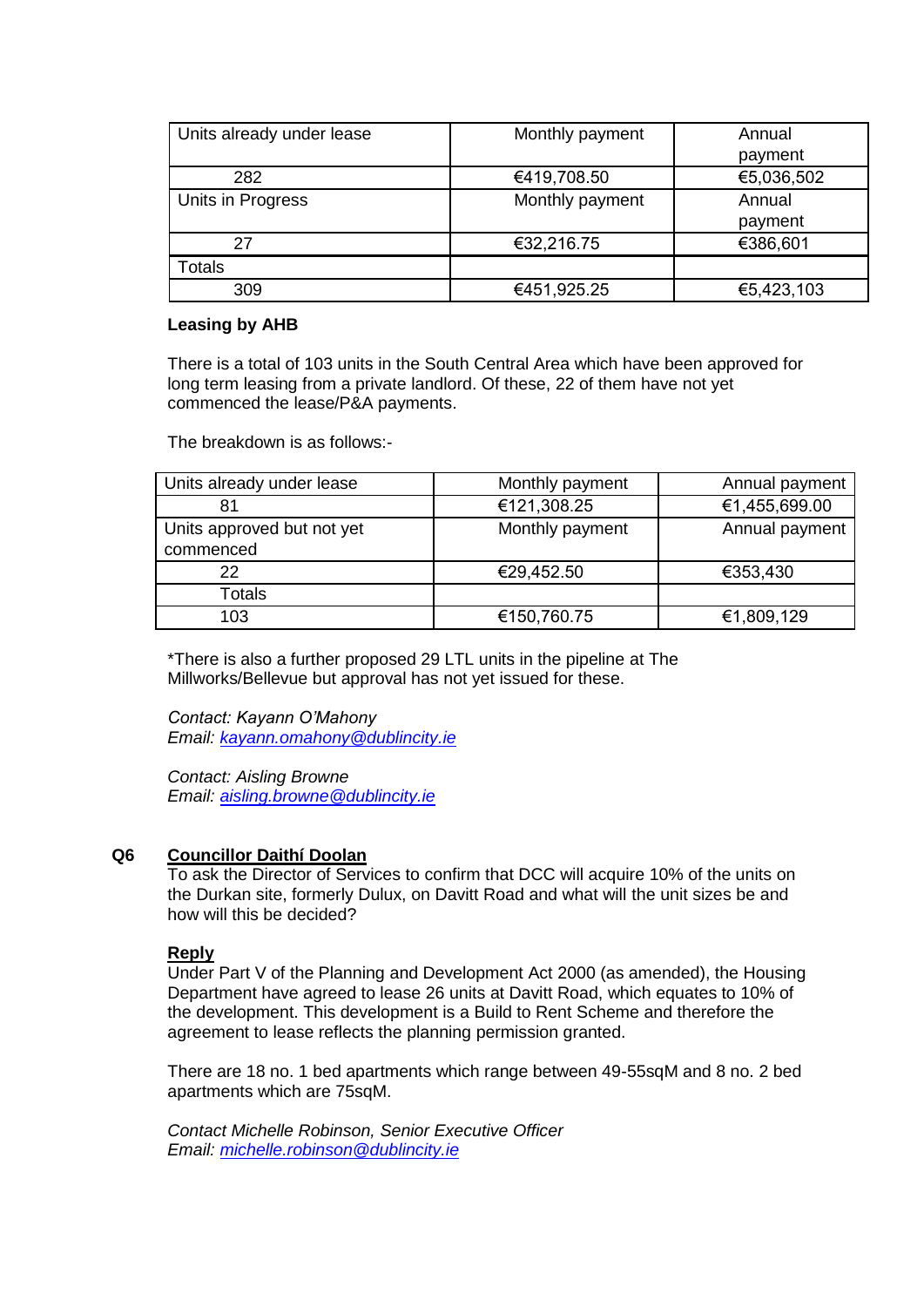## **Q7 Councillor Darragh Moriarty**

To ask the Director of Services for an update on the Area Office's plans for improvements of the football pitch in Marrowbone Lane flats. This pitch is one the largest in a housing complex in the South Central Area but is underutilised due to the unsafe conditions of the tarmac surface. Following a question to the April Area Committee, a productive meeting was convened with the Estate Manager and members of the local community where it was explained that the removal of the current dangerous tarmac surface and replacement with astro-turf was being considered.

Can the Director outline a timeline for when a decision will be taken on this?

#### **Reply**

I can confirm that the pitch in Marrowbone Lane was inspected in February and was subsequently weeded and cleaned, the local area office also arranged for the lights on the pitch to be set on a timer from 5pm – 10pm each evening. A request has also been made for the painting of the white lines on the pitch area. The project estate officer did meet with the local community and advised them the local area office area are also investigating the cost of an all-weather astro surface for this pitch, quotes have been sought for these works but these would be subject to funding being available.

*Contact: Veronica Hand, A/Area Housing Manager, SWIC Email: [veronica.hand@dublincity.ie](mailto:veronica.hand@dublincity.ie)*

## **Q8 Councillor Darragh Moriarty**

To ask the Director of Services to confirm DCC's understanding of plans for redevelopment of the Player Wills and Bailey Gibson sites off the South Circular Road. The LDA on behalf of DCC have reverted their plans in accordance with the 2017 Masterplan, which was adopted by Councillors, while the private developer seems to be driving ahead with proposals derived from the Revised 2020 Masterplan, which did not have sign off from Councillors.

Can DCC provide an update of their understanding of the private developer's plans? Furthermore, can DCC offer guidance on whether two stakeholders working off different versions of a joint and integrated Masterplan is appropriate?

## **Reply**

The City Council understands that the private developer has had a tri-partite meeting with An Bord Pleanala and has received an opinion for the redevelopment of the Bailey Gibson lands in accordance with the SHD legislation, with a view to submitting a SHD planning application. The proposed development is being prepared in accordance with the 2017 Masterplan adopted by the City Councillors.

*Contact: Mary Conway, Deputy Dublin City Planning Officer Email: [mary.conway@dublincity.ie](mailto:mary.conway@dublincity.ie)*

#### **Q9 Councillor Vincent Jackson**

To ask the Director of Services to please address damage issue of (details supplied)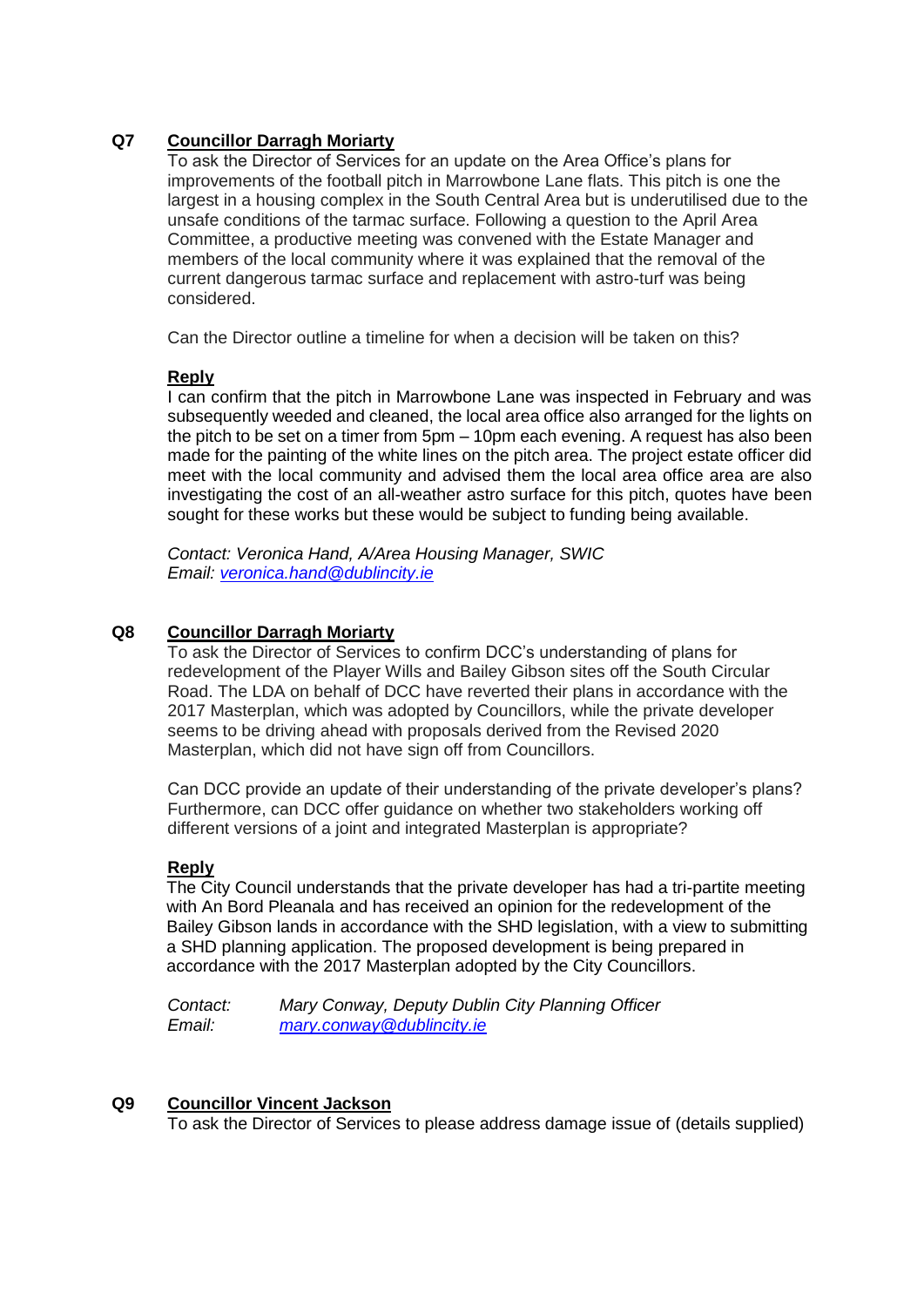## **Reply**

Dublin City Council has a claims procedure in operation. The individual at the address provided can submit a claim for these items, along with the cost of the repainting of the room. The claim will be investigated by IPB Insurance on behalf of the Council.

*Contact: Clive Ahern, Senior Executive Officer, Housing Maintenance. Email: [clive.ahern@dublincity.ie](mailto:clive.ahern@dublincity.ie)*

## **Q10 Councillor Vincent Jackson**

To ask the Director of Services to please have the housing application of (details supplied) looked into.

## **Reply**

The applicant (details supplied) is on the Housing List with an application date of 08/03/2018, and the applicant holds the following positions on this list:

| Area   | <b>Bedsize</b> | <b>Position</b> |
|--------|----------------|-----------------|
| Area E |                | 283             |
| Area J |                | 134             |
| Area K |                | 192             |

 The applicant's interest is noted in the new builds apartments at Kylmore Road, Bluebell, Cornamona Court, Dublin 10.

Should the applicant wish to make an application to be considered for a Welfare Priority they should complete the application form "Application for Consideration under Exceptional Social Grounds (ESG) Scheme, the applicant should also submit supporting documentation in respect of their application. All applications should be forwarded to the Chief Housing Welfare Officer, Social Work Section, Block1, Floor 2, Dublin City Council for assessment.

Dublin City Council allocates properties based on time on the list and currently there are applicants of longer standing who have to be considered as suitable vacancies arise. It is not possible to indicate accurately the prospect of an offer for any applicant. The number of vacancies arising will be a determining factor in the length of time applicants could expect to be on the waiting list.

The applicant should keep checking the Dublin City Council website for any Choice Based Lettings that may become available in their area of choice.

The applicant may be eligible for HAP which will provide them with financial assistance towards the cost of renting another property. Should the applicant wish to apply for the HAP scheme, she should make contact with the Allocations Section with income details for the previous 12 months where a Housing Advisor can provide information and advice on the scheme.

*Contact: Sandra Barry Email: [Sandra.barry@dublincity.ie](mailto:Sandra.barry@dublincity.ie)*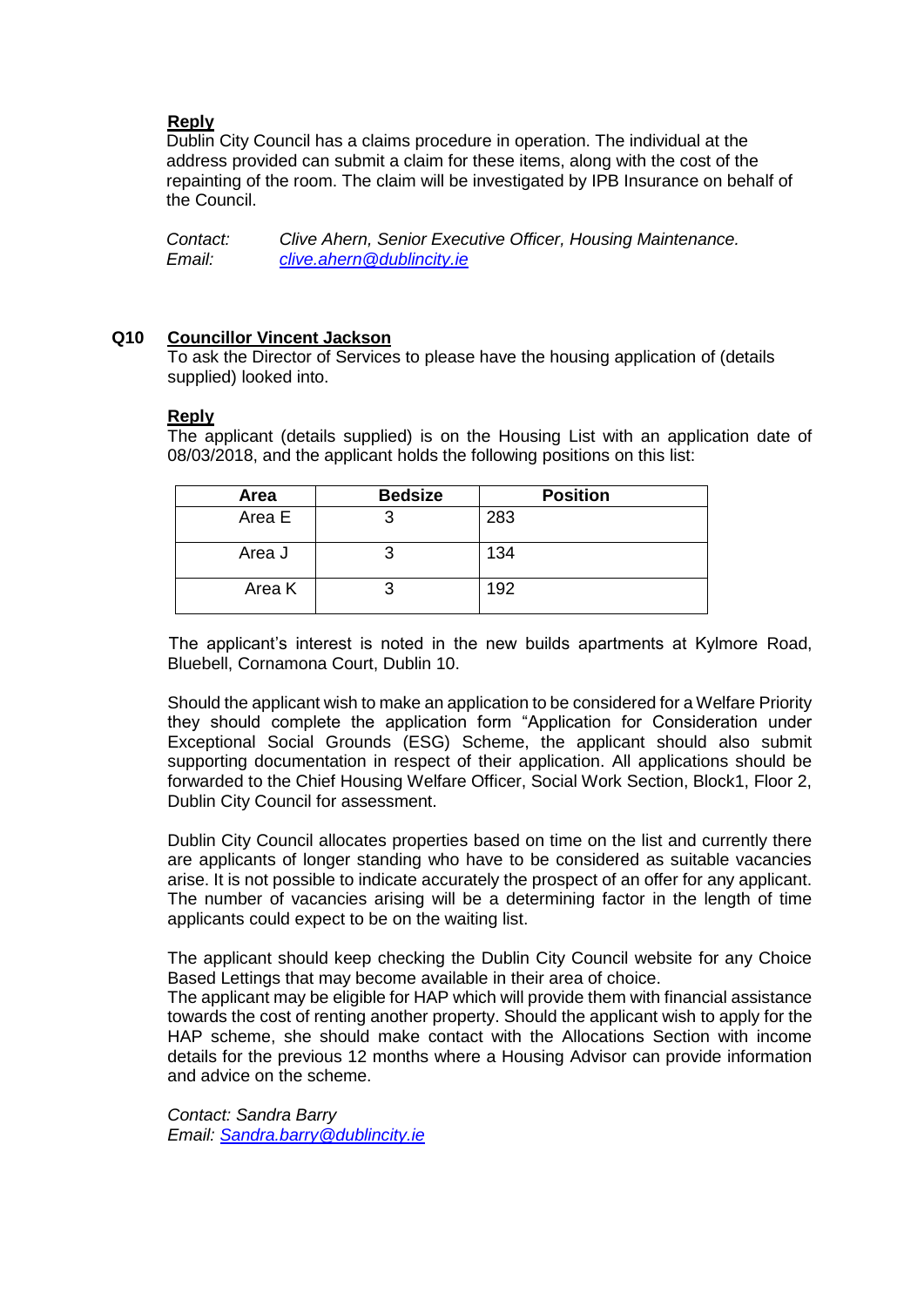## **Q11 Councillor Vincent Jackson**

To ask the Director of Services to please have a small railing erected in the Lawns Pavilion Compound Le Fanu Park, Ballyfermot, Dublin 10 in order to protect the external insulation which is affixed to the exterior walls. DCC have done a wonderful job. Our task now is to protect this investment in both the new facility, playground and Skateboard Park into the future.

## **Reply**

Parks are in discussion with a fencing contractor to find a solution for this issue.

*Contact: Brid Brosnan, Executive Parks Superintendent Email: [parks@dublincity.ie](mailto:parks@dublincity.ie)*

## **Q12 Councillor Vincent Jackson**

To ask the Director of Services to please ensure the public realm in the vicinity of the new developments in Drimnagh along Davitt Road are properly done as part of the private build construction works. When the housing is complete the whole area is completed to ensure footpath dishing, streetscape improvements which restrict trip hazards, tree planting additional public lighting etc.

#### **Reply**

Road Maintenance Services has met with the developer and has agreed the extent of reconstructed footpaths surrounding the new development on Galtymore Road & Davitt Road. Two Road Opening Licences were received and granted to Durkan Contractors and this work will commence in the very near future. All redundant vehicular dishings will be removed and replaced with a standard footpath.

*Contact: Carl Ryan, Operations & South Central Area Engineer. Email: [road.maintennace@dublincity.ie](mailto:road.maintennace@dublincity.ie)*

New public lighting was installed on Galtymore Road as part of the development at the old Dulux site. There were no changes necessary to the public lighting on Davitt Road at this development site

The lighting on Davitt Road is planned to be upgraded to LED, and these works are expected to be completed by the end of 2023.

*Contact: Karen Leeson, Executive Engineer, Public Lighting & Electrical Services Division. Email: [karen.leeson@dublincity.ie](mailto:karen.leeson@dublincity.ie)*

## **Q13 Councillor Vincent Jackson**

To ask the Director of Services to please look at the following housing application (details supplied)

## **Reply**

The applicant (details supplied) is on the Housing List with an application date of 01/09/2021, and the applicant holds the following positions on this list:

| Area   | <b>Bedsize</b> | <b>Position</b> |  |
|--------|----------------|-----------------|--|
| Area J |                | ro,<br>∽<br>ບບ⊺ |  |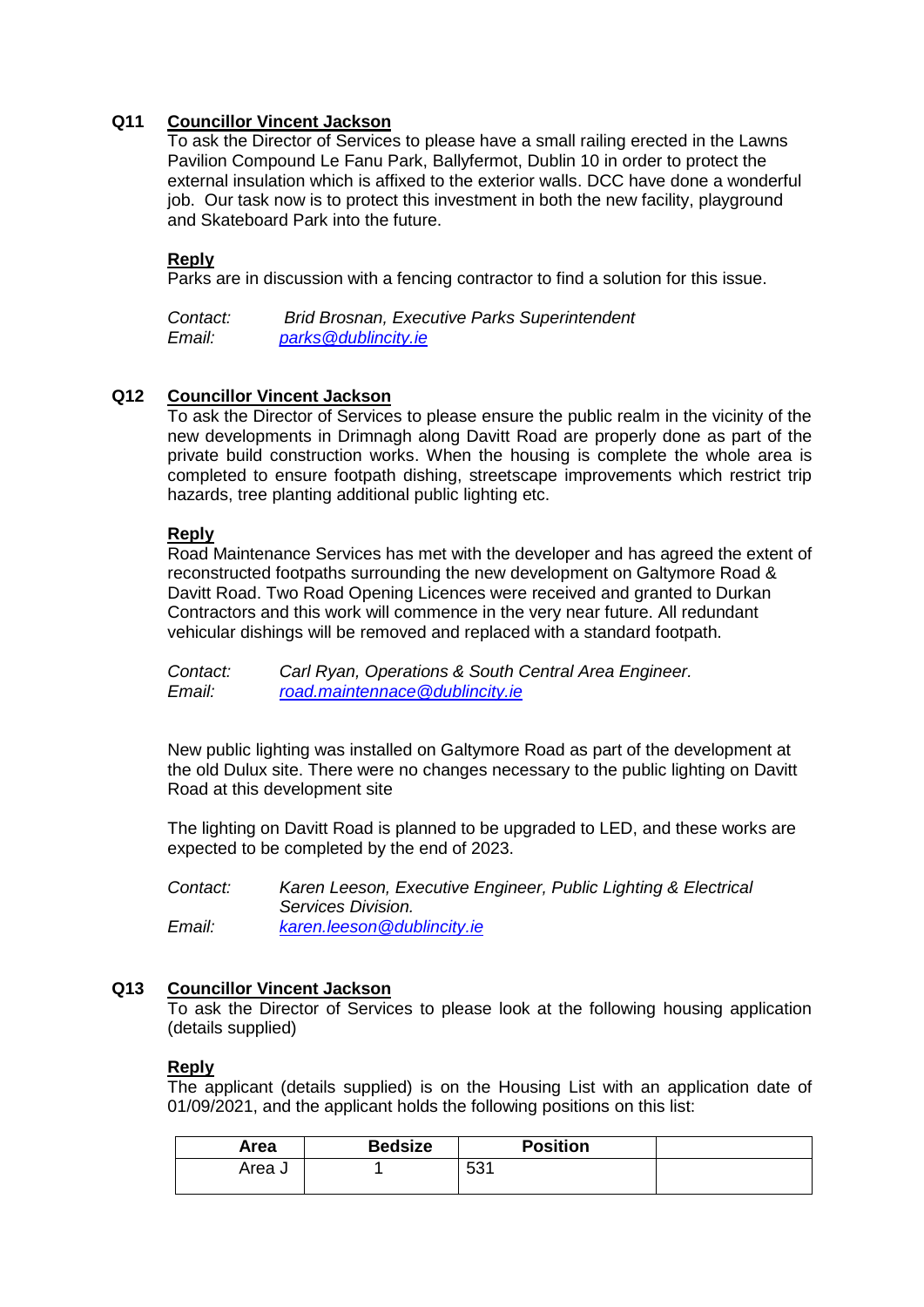The accommodation at Fr. Bidone Court is a private complex. Dublin City Council have no nomination rights to this complex.

 The applicant is not eligible for Senior Citizen accommodation as he is not 60 years of age.

Dublin City Council allocates properties based on time on the list and currently there are applicants of longer standing who have to be considered as suitable vacancies arise. It is not possible to indicate accurately the prospect of an offer for any applicant. The number of vacancies arising will be a determining factor in the length of time applicants could expect to be on the waiting list.

The applicant should keep checking the Dublin City Council website for any Choice Based Lettings that may become available in their area of choice.

The applicant may be eligible for HAP which will provide them with financial assistance towards the cost of renting another property. Should the applicant wish to apply for the HAP scheme, she should make contact with the Allocations Section with income details for the previous 12 months where a Housing Advisor can provide information and advice on the scheme.

*Contact: Sandra Barry Email: [Sandra.barry@dublincity.ie](mailto:Sandra.barry@dublincity.ie)*

#### **Q14 Councillor Vincent Jackson**

To ask the Director of Services please give me an update on the long housing application of (details supplied)

#### **Reply**

Tenant in situ. Acquisitions are subject to a number of checks including estate management and an assessment of the households housing need. The Acquisitions team will make contact with the vendor/agent involved in the sale of the above property to begin the process of determining whether we can purchase this property with the tenant in situ.

*Contact: Michelle Robinson, Senior Executive Officer Email: [michelle.robinson@dublincity.ie](mailto:michelle.robinson@dublincity.ie)*

#### **Q15 Councillor Vincent Jackson**

To ask the Director of Services to please look again at the loss of the green filter light from turning left from Grattan Crescent Inchicore onto Emmet Road when traffic has the green light to proceed from Emmet Road onto Tyrconnell Road, Inchicore, Dublin 8. The loss of this filter has caused no end to traffic build up coming from Ballyfermot / Inchicore Road resulting in waiting times of 20 minutes plus for all traffic including Buses in the morning rush hours.

#### **Reply**

Following on from a number of queries from local vulnerable road users in relation to near misses with traffic, the signal operation of this site was changed in February 2021 to remove the left turning filter from operating at the same time as traffic is exiting from Emmet Road, as a large number of vehicles were still trying to pass